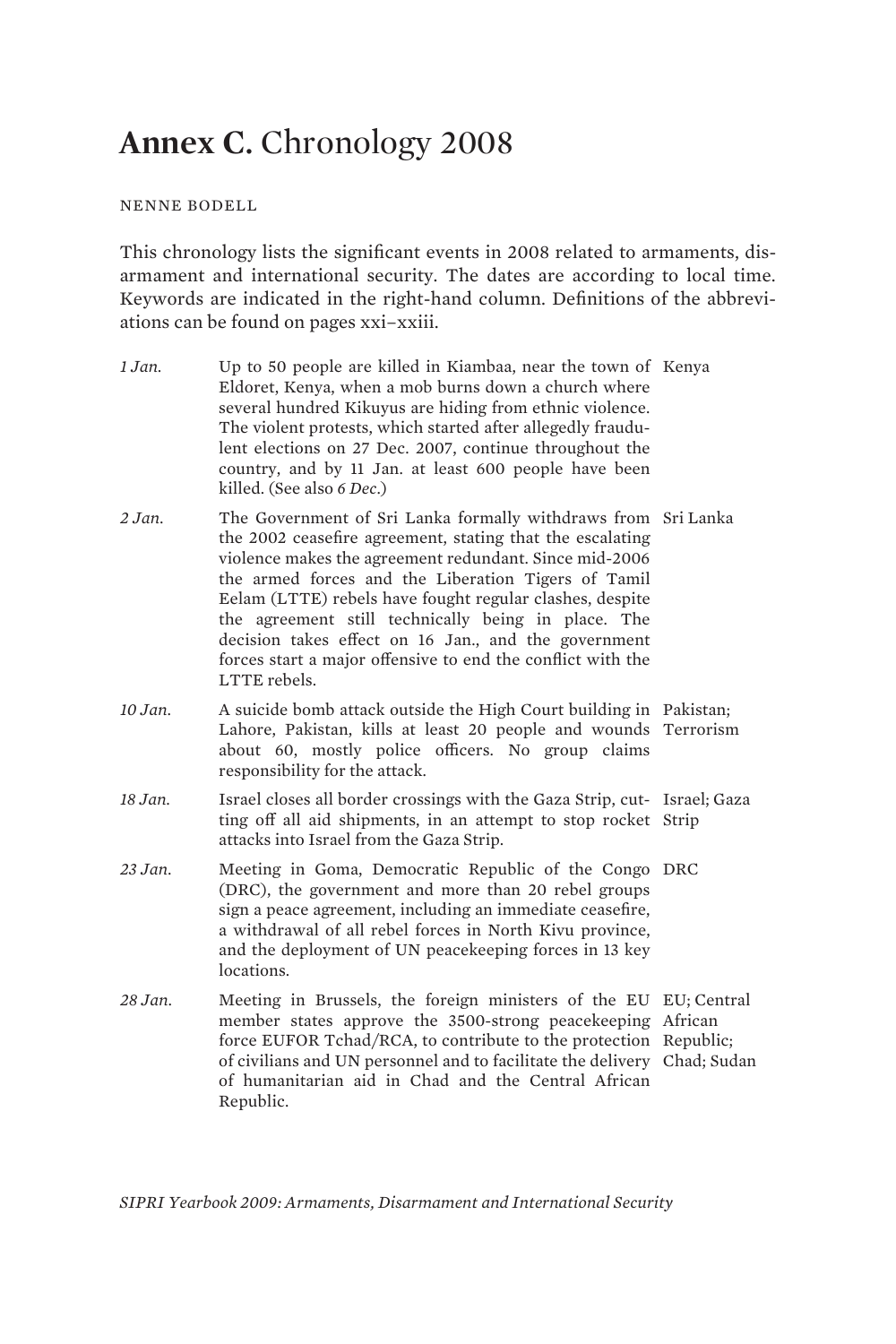| 30 Jan. | The Israeli Commission to Investigate the Lebanon Cam- Israel; |  |
|---------|----------------------------------------------------------------|--|
|         | paign in 2006 (Winograd Commission) releases its final Lebanon |  |
|         | report. The report states that there were grave failings by    |  |
|         | Israel's leaders during the 2006 war in Lebanon but            |  |
|         | avoids direct criticism of the Prime Minister. Ehud            |  |
|         | Olmert.                                                        |  |
|         |                                                                |  |

*12 Feb.* At the Conference on Disarmament (CD), Geneva, China; Russia; Switzerland, China and Russia propose a draft treaty to Outer space; ban the use of weapons in outer space. The treaty would Arms control prohibit the deployment of weapons in space and the use or threat to use force against satellites or other spacecraft. The 1967 Outer Space Treaty already bans nuclear and other weapons of mass destruction from space. The USA rejects the draft treaty as impossible to verify.

- *13 Feb.* A car bomb in Damascus, Syria, kills Imad Mughniyeh, Lebanon; one of the leaders of the Lebanese Shia opposition move-Terrorism ment Hezbollah. Israel is blamed for the killing but neither confirms nor denies any involvement.
- *17 Feb.* The Prime Minister of Kosovo, Hashim Thaçi, announces Kosovo; Serbia that he has endorsed the declaration of independence from Serbia made by the Kosovan Assembly. Serbia immediately declares Kosovo's unilateral decision illegal.
- 17 Feb. More than 100 people are killed in a suicide bomb attack Afghanistan; in Kandahar, Afghanistan. It is the deadliest attack since Terrorism the Taliban lost power in 2001. The Taliban deny involvement in the attack.
- 18–22 Feb. The fourth meeting of the Oslo Process on Cluster Muni-Arms control; tions, held in Wellington, New Zealand, issues the Declar-Cluster ation of the Wellington Conference on Cluster Munitions. munitions (See also *19–30 May*.)
- *21 Feb.* Turkish armed forces cross the border with Iraq in an Turkey; Iraq; attempt to destroy Kurdistan Workers' Party (PKK) rebel PKK bases. There is no confirmed death toll after the fighting. On 29 Feb. the Turkish troops withdraw from northern Iraq.
- *27 Feb.– 4 Mar.*  Over 100 Palestinians are killed in an Israeli military oper-Israel; Gaza ation in the Gaza Strip in an attempt to stop the rocket Strip attacks on Israel from the Gaza Strip. The EU criticizes Israel for a 'disproportionate use of force'.
- *28 Feb.* After more than a month of negotiations under the medi-Kenya ation of former UN Secretary-General Kofi Annan, Kenya's President Mwai Kibaki and opposition leader Raila Odinga sign a power-sharing agreement. Under the agreement (the National Accord and Reconciliation Act), a two-party coalition government will be set up, with cabinet posts divided equally between the parties, and a post of prime minister will be created.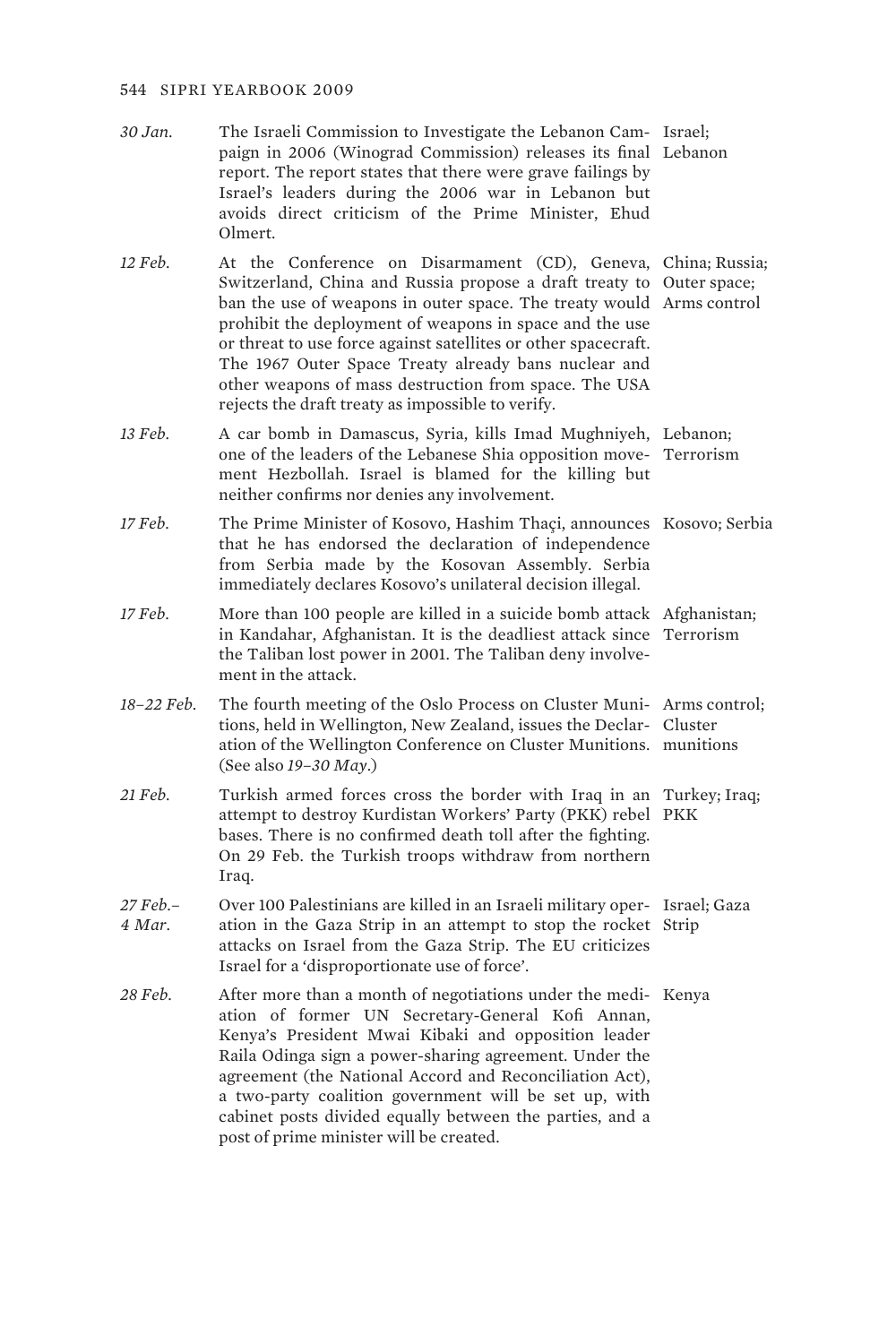*29 Feb.* China and the USA sign an agreement establishing a mili-China; USA; tary hotline between their defence ministries. The hot-CBMs line, announced in Nov. 2007, is an effort to promote cooperation and further dialogue between the two countries.

1 Mar. Colombian forces cross the border with Ecuador and Colombia; attack a Revolutionary Armed Forces of Colombia (FARC) Ecuador; camp, killing Raul Reyes, one of the leaders of FARC, and Venezuela; 16 other rebels. As the row over the killings escalates, OAS Ecuador and Venezuela both move troops to their borders with Colombia and break off diplomatic relations with Colombia. At an emergency meeting on 4 Mar., the Organization of American States (OAS) concludes that the attack is a violation of Ecuador's sovereignty. By June diplomatic relations between the countries are restored.

3 *Mar*. The UN Security Council adopts by a vote of 14–0, with UN; Iran; Indonesia abstaining, Resolution 1803, imposing add-Nuclear itional sanctions on Iran over its nuclear programme, programme including the inspection of cargo suspected of carrying prohibited goods, the tighter monitoring of financial institutions, and the extension of travel bans and asset freezes.

- 13 Mar. Meeting in Dakar, Senegal, President Idriss Déby of Chad Chad; Sudan and President Omar al-Bashir of Sudan sign the Dakar Agreement, committing the two states to prevent crossborder rebel attacks and to implement past accords that have failed.
- 13 Mar. Following protests by Buddhist monks in Lhasa, Tibet, Tibet; China against Chinese rule, Chinese forces seal off three monasteries. The protests began on 10 Mar., to mark the 49th anniversary of an uprising against Chinese rule. Several people are killed and injured.
- *14 Mar.* China and Russia open a military hotline between their China; Russia; defence ministries to strengthen military–political CBMs cooperation between the two countries.
- *17 Mar.* While attempting to retake contol of a courthouse seized UN; Kosovo by Serbs in Mitrovica, Kosovo, UN police clash with Serbian demonstrators and are forced to withdraw from Serbian areas of the city. More than 130 people are injured during the violence.
- 25 Mar. Comoran Government forces, backed by 1500 African AU; Comoros Union (AU) forces and France, invade the island of Anjouan to restore control. Since a poll in June 2007, which was not recognized by the Comoron Government or the AU, Anjouan has been a breakaway province.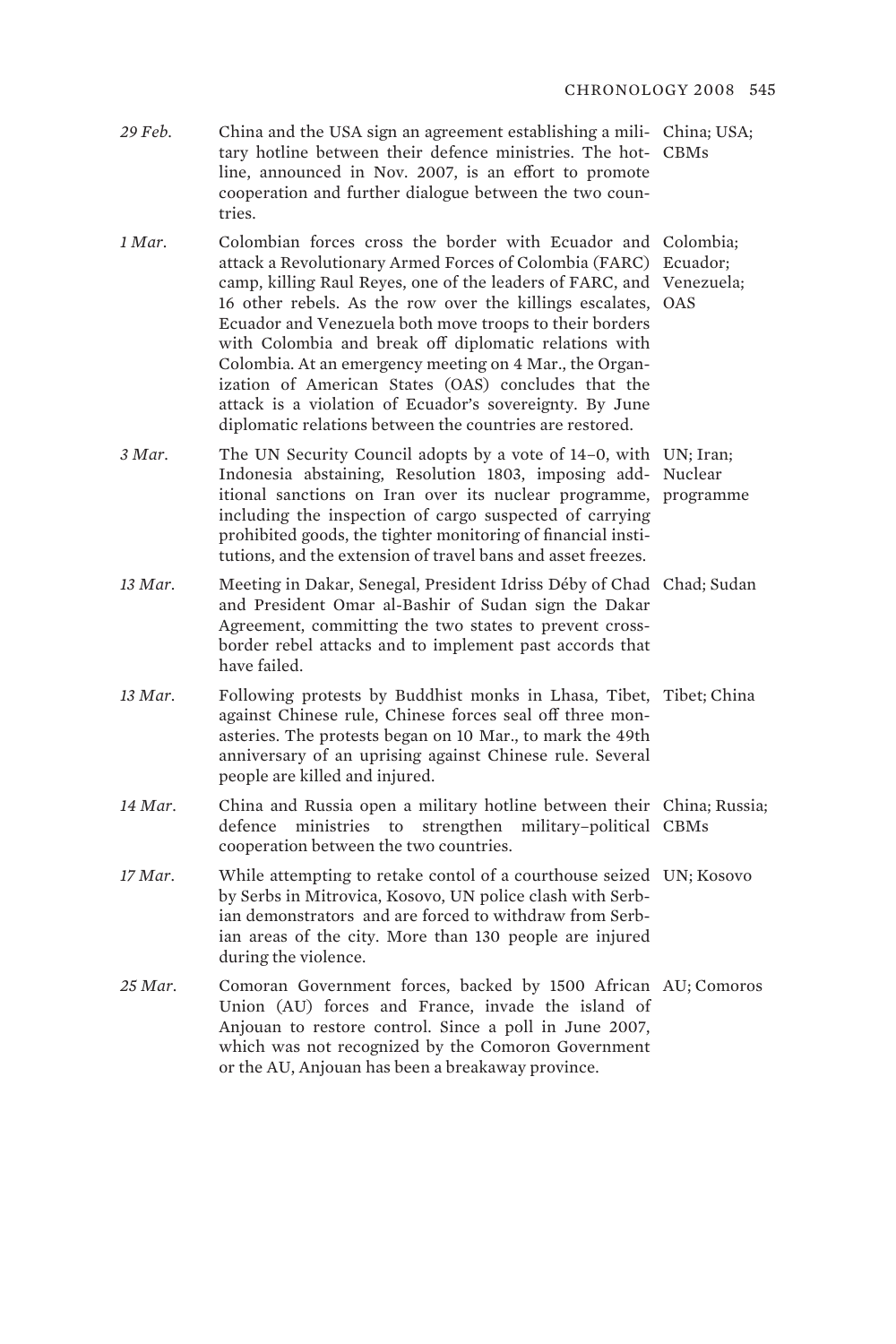- *28 Mar.* NATO urges Russia to end its Dec. 2007 suspension of the NATO; Russia; 1990 Treaty on Conventional Armed Forces in Europe CFE Treaty (CFE Treaty) and proposes a 'parallel actions package' concerning the treaty. The package includes a series of steps leading to the entry into force of the 1999 Agreement on the Adaptation of the CFE Treaty and promises a review of changes to the new treaty regime. Russia maintains its earlier demands put forward at the CFE Extraordinary Conference in June 2007.
- *31 Mar.* The UN Security Council unanimously adopts Resolution UN; DRC; 1807, extending the arms embargo and other sanctions Arms against militias operating in the Democratic Republic of embargoes the Congo (DRC) until the end of 2008 but lifting all restrictions on transfers to the Congolese Government.
- *2–4 Apr.* At its summit meeting in Bucharest, Romania, the North NATO Atlantic Treaty Organization (NATO) invites Albania and Croatia to begin accession talks to become members of the alliance. The Bucharest Summit Declaration is issued, backing the planned US missile defence deployment in the Czech Republic and Poland. The decision on NATO membership for Georgia and Ukraine is postponed. (See also *2–3 Dec*.)
- *20 Apr.* The Georgian Ministry of Defence claims that a Russian Georgia; fighter aircraft has shot down a Georgian unmanned Russia; aerial vehicle (UAV) over Abkhazia. The Russian Ministry Abkhazia of Foreign Affairs claims that the aircraft was shot down by Abkhazian rebels and that the flight is a breach of the 1994 peace agreement which ended fighting in Abkhazia.
- *24 Apr.* The US Government releases a statement accusing North Syria; North Korea of helping Syria build a nuclear reactor that 'was Korea; USA not intended for peaceful purposes' and demanding that Syria 'must come clean before the world regarding its illicit nuclear activities'. Syria denies any cooperation with North Korea.
- 25 Apr. The UN Security Council unanimously adopts Resolution UN; WMD 1810, extending the mandate of the 1540 Committee for an additional period of three years. The committee was established by Resolution 1540 of 28 Apr. 2004, which binds all states to refrain from supporting the acquisition of weapons of mass destruction (WMD) by non-state actors. Resolution 1810 also requests the committee to consider a comprehensive review of the status of the implementation of Resolution 1540 and to report to the Security Council no later than 31 Jan. 2009.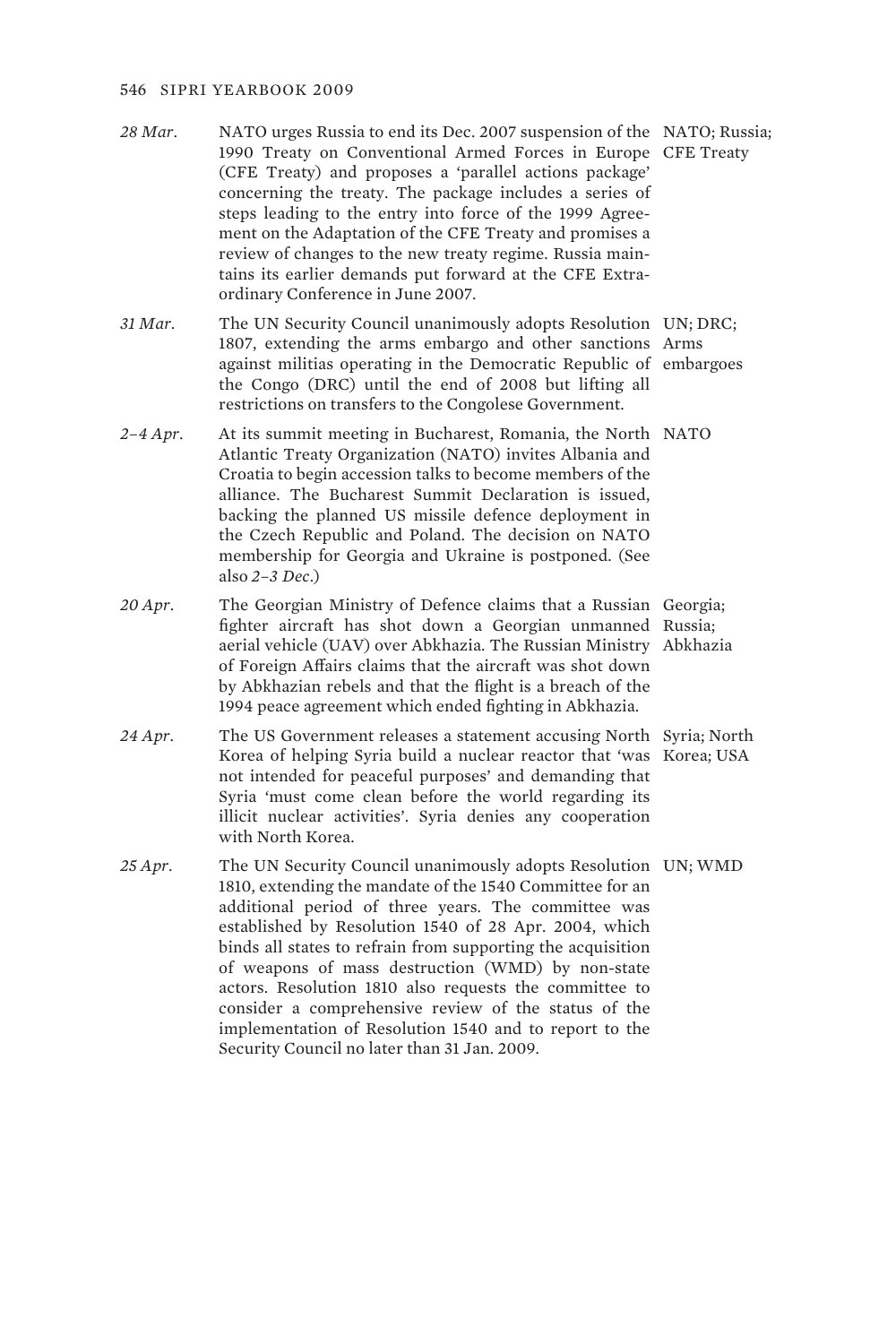| $6$ May   | Following a decision by the Lebanese Government to Lebanon<br>close the telecommunications network of Hezbollah,<br>fighting erupts in Beirut. Hezbollah groups storm and<br>seize most of western Beirut. Four days of clashes leave<br>about 40 people dead. On 10 May a ceasefire is called and<br>areas seized by Hezbollah are handed over to the Leban-<br>ese Army.                                                                                                                                                                                                                                          |                      |
|-----------|---------------------------------------------------------------------------------------------------------------------------------------------------------------------------------------------------------------------------------------------------------------------------------------------------------------------------------------------------------------------------------------------------------------------------------------------------------------------------------------------------------------------------------------------------------------------------------------------------------------------|----------------------|
| $10$ May  | North Korea hands over 18 000 pages of documents with North Korea;<br>details of its plutonium programme to the US Department Nuclear<br>of State. North Korea had agreed to disclose the details of programme<br>its nuclear programme on 3 Oct. 2007.                                                                                                                                                                                                                                                                                                                                                             |                      |
| $13$ May  | A series of explosions in Jaipur, India, kills 63 people and India;<br>wounds about 200. A previously unknown group, the Terrorism<br>Indian Mujahideen, claims responsibility for the attacks.                                                                                                                                                                                                                                                                                                                                                                                                                     |                      |
| 16 May    | The Commission on the Prevention of Weapons of Mass USA; WMD<br>Destruction Proliferation and Terrorism is established by<br>the US Congress to assess the current US activities, initia-<br>tives and programmes aimed at preventing the prolifer-<br>ation of weapons of mass destruction and terrorism, and<br>make recommendations on how to coordinate them. The<br>Commission's report, World at Risk, is presented on 3 Dec.                                                                                                                                                                                 |                      |
| 19-30 May | Meeting in Dublin, Ireland, at the Diplomatic Conference Arms control;<br>for the Adoption of a Convention on Cluster Munitions,<br>representatives of more than 100 countries negotiate to<br>adopt the final text of a legally binding instrument pro-<br>hibiting cluster munitions. On 28 May the delegates agree<br>on a final draft of the treaty. A number of major cluster<br>munition users and stockpilers, including Brazil, China,<br>India, Israel, Pakistan, Russia and the USA, do not partici-<br>pate in the conference. (See also 3 Dec.)                                                         | Cluster<br>munitions |
| $23$ May  | Meeting in Brasília, Brazil, the leaders of 12 South Ameri- South America<br>can countries-Argentina, Bolivia, Brazil, Chile, Colombia,<br>Ecuador, Guyana, Paraguay, Peru, Suriname, Uruguay and<br>Venezuela—sign a treaty creating a new regional organ-<br>ization, UNASUR (Union of South American Nations).<br>Under the treaty, a South American parliament will be<br>established in Cochabamba, Bolivia. The organization,<br>with its headquarters in Quito, Ecuador, aims to further<br>political and economic integration in the region. UNASUR<br>is built on the South American Community of Nations, |                      |

established in Dec. 2004 by the Cuzco Declaration.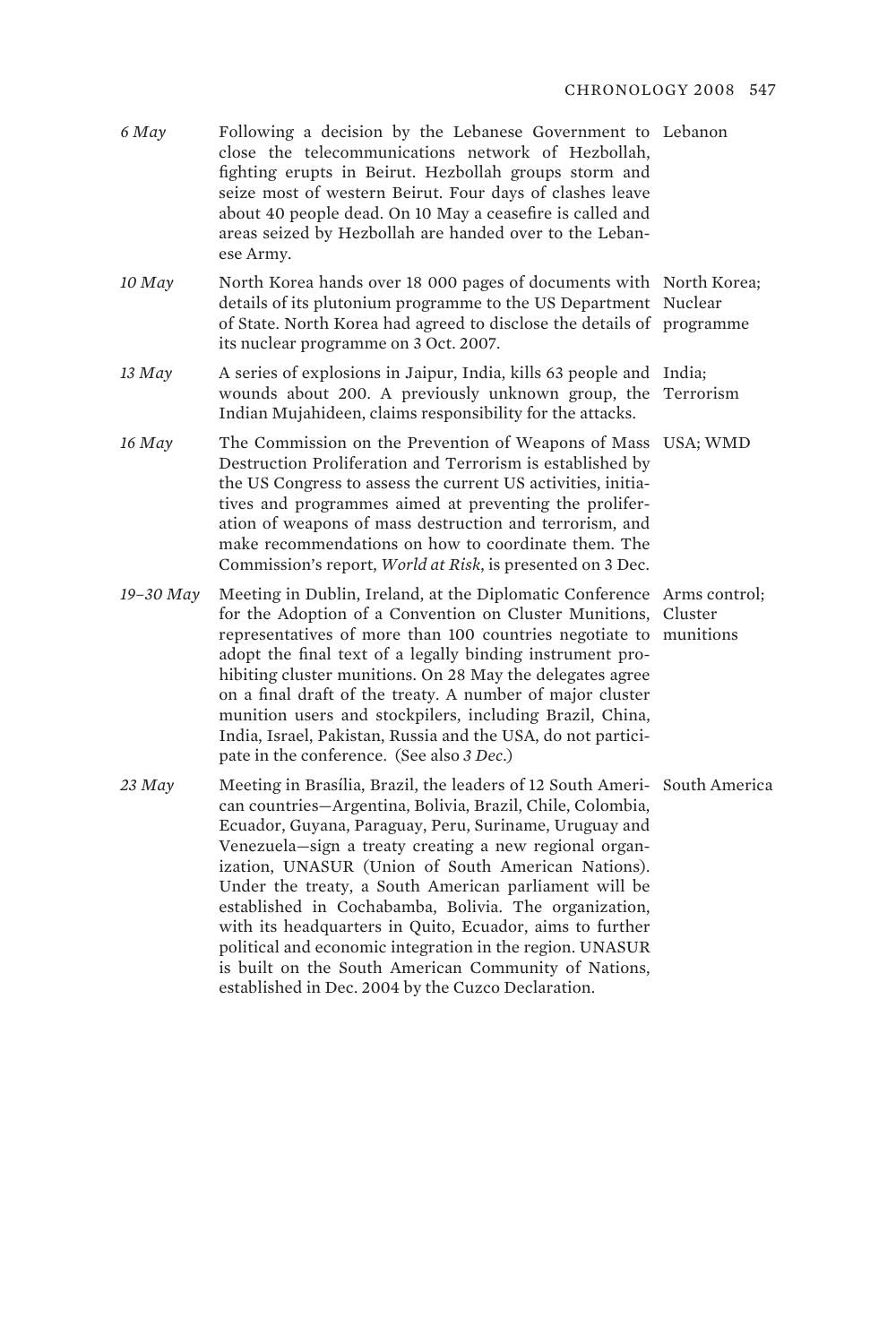- *23 May* The Ugandan High Court sets up a Special Division to Uganda; War deal with war crimes committed during the 20-year con-crimes; ICC flict in the north of the country. The Special Division will have the mandate to try Lord's Resistance Army (LRA) rebel leaders. This is an attempt to assure the International Criminal Court (ICC), The Hague, Netherlands, that the war crime trials can be handled internally. LRA leader Joseph Kony has refused to sign a peace agreement until the ICC lifts the indictments against him and other LRA leaders.
- *23 May* The International Court of Justice (ICJ), The Hague, Malaysia; Netherlands, rules on a 28-year-old territorial dispute Singapore; ICJ between Malaysia and Singapore over the island Pulau Batu Puteh (Pedra Branca). The conflict is thereby resolved without the use of force.
- *26 May* The Government of Burundi and the FNL (National Burundi Liberation Forces) rebel group sign a ceasefire agreement in Bujumbura. The agreement is a first step in implementing the 2006 peace agreement.
- *26 May* The Director General of the International Atomic Energy UN; IAEA; Agency (IAEA), Mohamed ElBaradei, releases his report Iran on the Implementation of the NPT Safeguards Agreement and Relevant Provisions of Security Council Resolutions in the Islamic Republic of Iran, covering the developments since 22 Feb. 2008. The report states that Iran is still withholding information on its nuclear programme. Iran claims that the report is 'deceitful' and 'ambiguous'.
- *28 May* Chinese President Hu Jintao meets Wu Poh-hsiung, China; Taiwan chairman of the Taiwanese political party the Kuomintang, in Beijing. This is the highest-level meeting between China and Taiwan since 1949. Bilateral talks on cross-strait relations will restart on 11–14 June.
- 28 May Meeting at Ilulissat, Greenland, foreign ministers of the Arctic Ocean five states with a coast on the Arctic Ocean—Canada, Denmark, Norway, Russia and the USA—adopt the Ilulissat Declaration, creating a political framework for peaceful development in the Arctic Ocean, and committing their states to the legal framework of the 1982 UN Convention on the Law of the Sea.
- 29 May The first International Compact with Iraq Annual Review Iraq Conference is held in Upplands Väsby, Sweden. The International Compact with Iraq (ICI) was launched on 3 May 2007, aiming to support Iraq's efforts to restore stability and to rebuild a functioning economy.
- 29 May The Turkish Air Force bombs Kurdistan Workers' Party Turkey; Iraq; (PKK) rebel bases in northern Iraq. Several raids have PKK been conducted during May and the Turkish Army claims it has killed more than 150 rebels.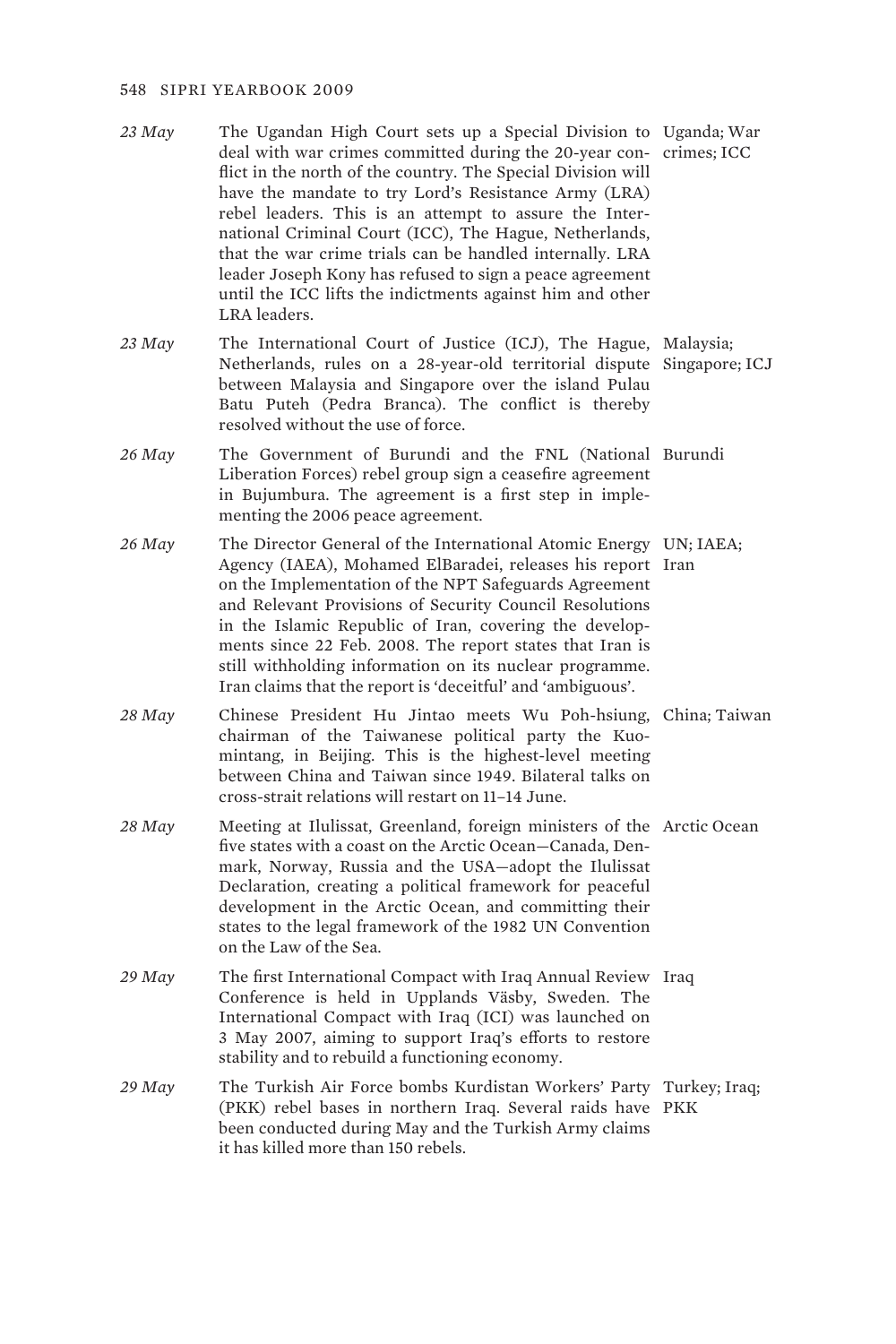- *5 June* Russian President Dmitry Medvedev presents, in Berlin, Russia; Europe Germany, an idea for a European security treaty reorganizing the present Euro-Atlantic security structures.
- *19 June* The US Senate approves an additional \$162 billion in USA; funding for the military operations in Afghanistan and Afghanistan; Iraq. It does not set a timetable for the withdrawal of Iraq troops from Iraq.
- *22 June* Following the violence after the first round of Zimbabwe's Zimbabwe presidential elections in Mar., when more than 80 supporters of the opposition Movement for Democratic Change (MDC) were killed and 200 000 people displaced, the MDC leader Morgan Tsvangirai declares that he is pulling out of the second round election to be held on 27 June.
- *22 June* International Atomic Energy Agency (IAEA) inspectors Syria; Nuclear arrive in Syria to investigate the allegations made by Israel programme and the USA that Syria was constructing a nuclear reactor at al-Kibar.
- 26 June North Korea hands over a declaration with details of its North Korea; nuclear programme to Chinese officials. In return, US Nuclear President George W. Bush agrees to lift some of the US programme sanction against North Korea and to remove it from the list of State Sponsors of Terrorism. On 27 June North Korea states that it is preparing to demolish the cooling tower at the Yongbyon nuclear reactor.
- 2 July French-Colombian politician Ingrid Betancourt and 14 Colombia other people, held hostage by the Revolutionary Armed Forces of Colombia (FARC) rebels, are liberated by Colombian soldiers. Betancourt has been held by FARC for more than six years.
- *7 July* A suicide bomb explodes outside the Indian Embassy in Afghanistan; Kabul, Afghanistan, killing 41 people and wounding more Terrorism than 100. A spokesman for Afghan President Hamid Karzai claims that 'foreigners' are behind the bomb attack, implying that the Pakistani intelligence agency is responsible.
- *7–8 July* The leaders of the Group of Eight industrialized states G8 (G8), meeting in Toyako, Japan, adopt the G8 Hokkaido Toyako Summit Leaders Declaration, as well as three independent statements on global food security, on counterterrorism and on Zimbabwe.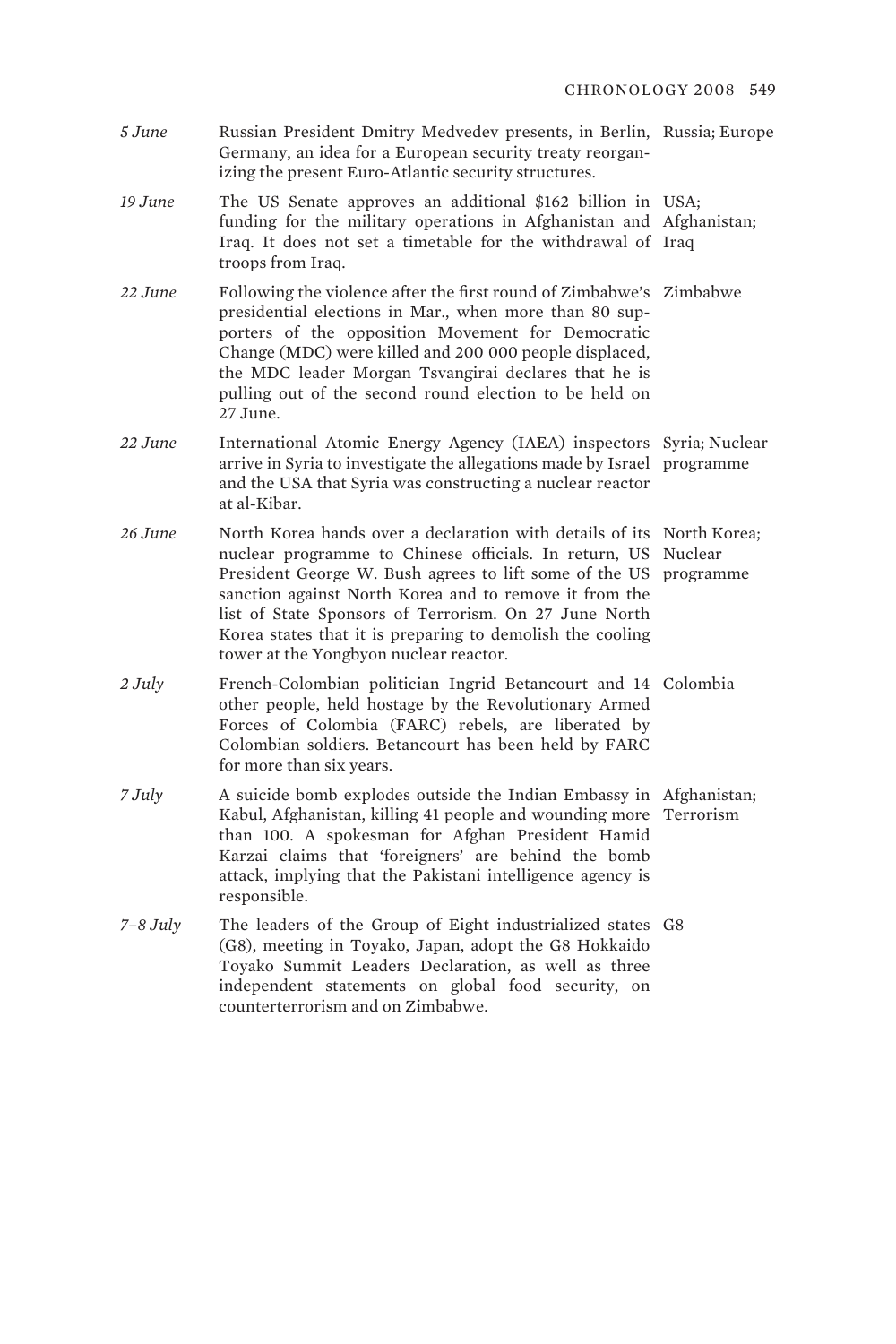- *8 July* The Czech Foreign Minister, Karel Schwarzenberg, and USA; Czech the US Secretary of State, Condoleezza Rice, sign in Republic; Prague, Czech Republic, an agreement allowing a tracking Missile radar base to be set up in the Czech Republic. The radar defence system is part of the missile defence system that the USA wants to install in Europe against long-range weapons from the Middle East. The deal has to be ratified by the Czech Parliament. Russia warns that the agreement could lead to a Russian military response. (See also *20 Aug*.)
- *10–12 July* The sixth round of the Six-Party Talks (China, Japan, North Korea; North Korea, South Korea, Russia and the USA) is held in Nuclear Beijing, China, after a nine-month long intermission. The programme parties agree to establish a mechanism to verify the denuclearization of the Korean Peninsula, including visits to facilities, reviews of documents and interviews with technical personnel.
- *14 July* The prosecutor of the International Criminal Court (ICC), Sudan; War The Hague, Netherlands, formally requests an arrest war-crimes; ICC rant for Sudanese President Omar al-Bashir, on charges of genocide and crimes against humanity in Darfur. Sudan rejects the accusations. (On 4 Mar. 2009 the ICC issues an warrant for the arrest of al-Bashir).
- *14–18 July* The UN Third Biennal Meeting of States to Consider the UN; SALW Implementation of the 2001 Programme of Action (POA) to Prevent, Combat and Eradicate the Illicit Trade in Small Arms and Light Weapons in All Its Aspects is held in New York, USA.
- 15 July Following the arrest of three Thai protesters at the Preah Cambodia; Vihear temple, Cambodia, the tension on the border Thailand between Cambodia and Thailand rises. Both countries send troops to the border, and Cambodia claims that Thai soldiers have crossed the border. Thailand denies the accusations.
- 19 July Meeting in Geneva, Switzerland, representatives from the EU; UN; EU, the UN Security Council permanent members (the Germany; Iran P5), Germany and Iran discuss nuclear issues. Iran is asked to suspend its uranium enrichment in return for a pledge not to introduce further sanctions and is given a deadline of 2 Aug. to reply. The meeting is the first time that officials from Iran and the USA have direct talks on nuclear issues. Iran makes no public response to the offer, but President Mahmoud Ahmadinejad states in a television address on 3 Aug. that Iran is 'serious about nuclear talks'.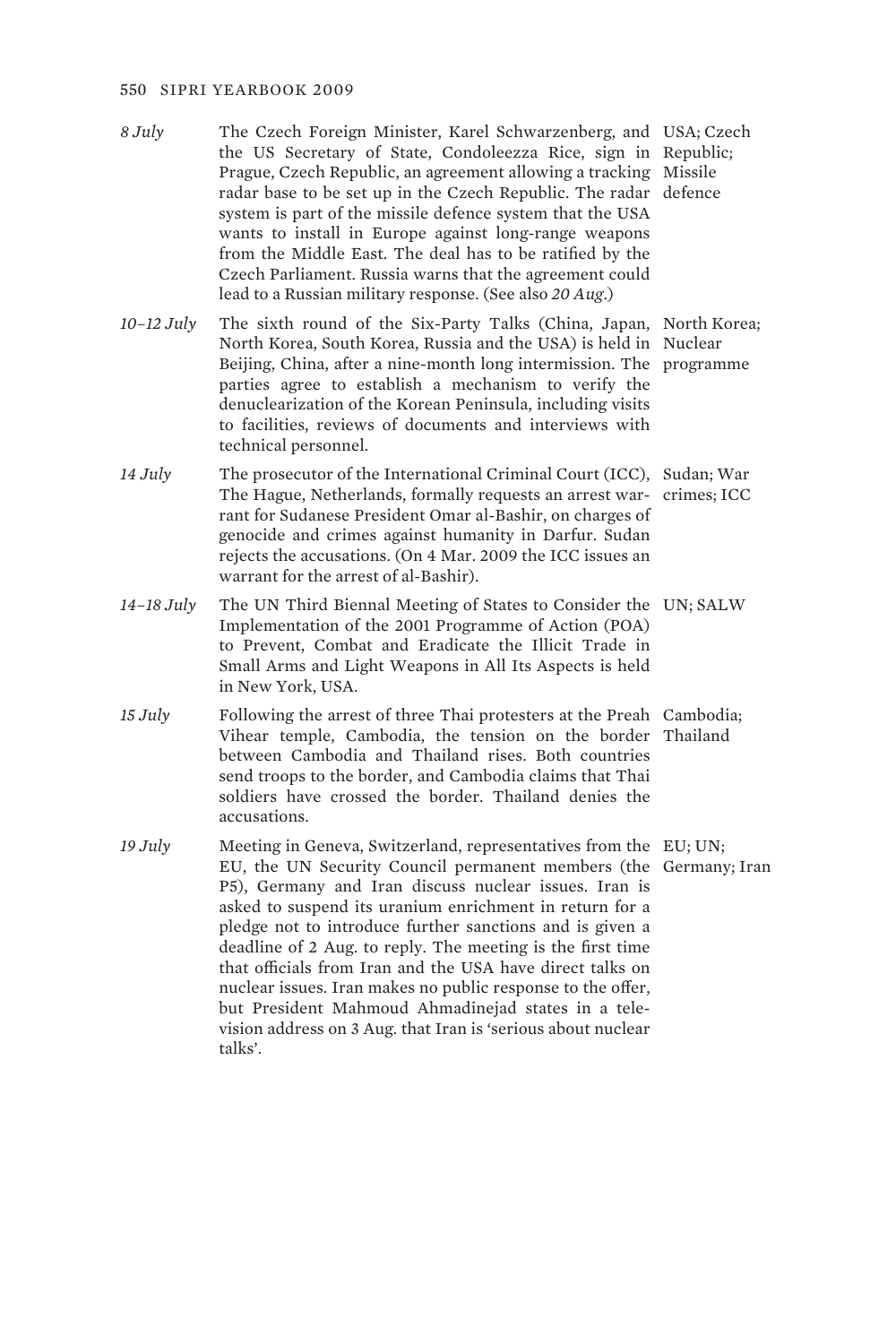- *21 July* Radovan Karadzic, the Bosnian Serb political leader, is Bosnia and arrested in Belgrade, Serbia, after 13 years in hiding. Herzegovina; Karadzic is indicted by the International Criminal Tri-ICTY bunal for the former Yugoslavia (ICTY), The Hague, Netherlands, on war crimes and genocide over the 1995 massacre at Srebrenica. Karadzic appears before the ICTY on 31 July.
- *26 July* In a series of bomb attacks at official buildings and public India; places in Ahmedabad, India, at least 49 people are killed Terrorism and over 100 wounded. An Islamist group, the Indian Mujahidin, claims responsibility for the attacks. In 2002 Ahmedabad experienced heavy sectarian violence between Hindus and Muslims.
- 4 Aug. Sixteen Chinese policemen are killed and another 16 are China injured in an attack by Uighur separatists in Kashgar, Xinjiang, near the border with Tajikistan. The Uighur Islamists have waged a low-level campaign against Chinese rule for decades, and the Chinese authorities claim that the Xinjiang Islamists are the biggest danger to the Olympic Games, due to start in Beijing on 8 Aug.
- *6 Aug.* At the first US war crimes trial since World War II, at War crimes; Guantánamo Bay, Cuba, Osama bin Laden's former driver, Terrorism; Salim Hamdan, is sentenced to five-and-a-half years in USA prison for supporting terrorism. After this sentence is served, Hamdan will be detained as an 'enemy combatant' as long as the USA's 'global war on terrorism' continues.
- *7–8 Aug.* Heavy fighting occurs between Georgian armed forces Georgia; and South Ossetian separatists, the latter supported by Russia; South Abkhazia. On 8 Aug. the parties agree to a ceasefire and Ossetia peace talks to be mediated by Russia. Shortly after the agreement, Georgian armed forces launch an attack on South Ossetian positions in Tskhinvali. Russia sends armed forces to back the South Ossetian rebels.
- *12 Aug.* Under the mediation of French President Nicholas Georgia; Sarkozy, Georgia and Russia agree on a six-point peace Russia plan. The parties agree to end the use of force, to stop all military actions, to give free access to humanitarian aid, to return Georgian forces to their place of permanent deployment, to return Russian forces to their pre-conflict positions, and to open discussions on the status of South Ossetia and Abkhazia.
- 14 Aug. Nigeria completes the process of handing over control of ICJ; Nigeria; the Bakassi peninsula to Cameroon, ending a 15-year-old Cameroon territorial dispute. The International Court of Justice (ICJ), The Hague, Netherlands, ruled in Cameroon's favour in 2002, but Nigeria did not accept the ruling until 2006.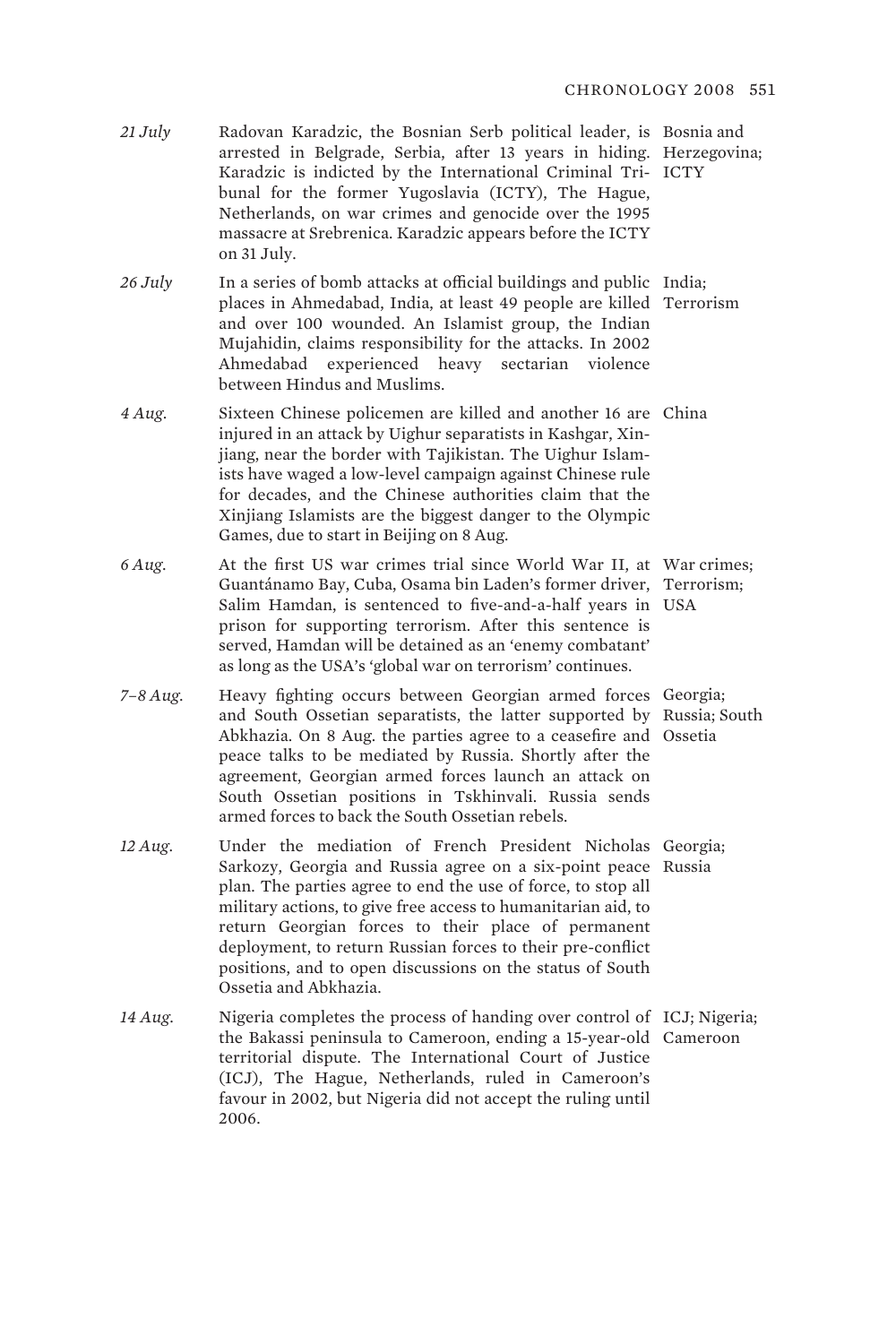- *20 Aug.* The Polish Foreign Minister, Radek Sikorski, and the US USA; Poland; Secretary of State, Condoleezza Rice, sign in Warsaw, Missile Poland, an agreement allowing the deployment of 10 defence interceptor missiles at a military base on Poland's Baltic coast. The missiles are part of the missile defence system that the USA wants to install in Europe against long-range weapons from the Middle East. The deal has to be ratified by the Polish Parliament. Russia warns that the agreement creates a new arms race in Europe. (See also *5 Nov*.)
- *21 Aug.* An attack by two suicide bombers outside Pakistan's main Pakistan; munition factory in Wah kills at least 63 people. It is the Terrorism deadliest attack ever on a military site in Pakistan. Pakistani Taliban claim responsibility for the attacks.
- 26 Aug. Russia formally recognizes the independence of the two Russia; breakaway Georgian regions, Abkhazia and South Ossetia. Abkhazia; Russian President Dmitry Medvedev compares the recog-South Ossetia nition with the recognition of Kosovo in Feb. 2008.
- 26 Aug. North Korea announces that, as of 14 Aug., it has sus- North Korea; pended the disabling of its nuclear facilities and accuses Nuclear the USA of failing to remove North Korea from the list of programme State Sponsors of Terrorism. The USA states that North Korea will not be removed from the list until a more stringent verification process is agreed.
- *8 Sep.* Meeting in Moscow with French President Nicholas EU; Russia; Sarkozy, representing the EU Presidency, Russian Presi-Georgia dent Dmitry Medvedev agrees to dismantle the Russian checkpoints in Georgia and replace its troops with 200 EU monitors by 1 Oct. On 13 Sep. Russian troops withdraw from Poti on the Black Sea, as specified in the agreement.
- *15 Sep.* After two months of negotiations mediated by South Afri-Zimbabwe can President Thabo Mbeki, Zimbabwe's President Robert Mugabe and opposition leader Morgan Tsvangirai sign a power-sharing agreement in Harare. Under the agreement, Mugabe will remain president and head of the armed forces, and Tsvangirai will become prime minister and control the police force. The agreement is aimed at ending the political and economic crises in Zimbabwe.
- *17 Sep.* Meeting in Montreux, Switzerland, the International International Committee of the Red Cross (ICRC) and representatives law; Armed of 17 countries agree on a new set of recommendations to conflicts; enhance state control over private military companies. Human rights The Montreux Document on Pertinent International Legal Obligations and Good Practices for States Related to Operations of Private Military and Security Companies During Armed Conflict is not legally binding.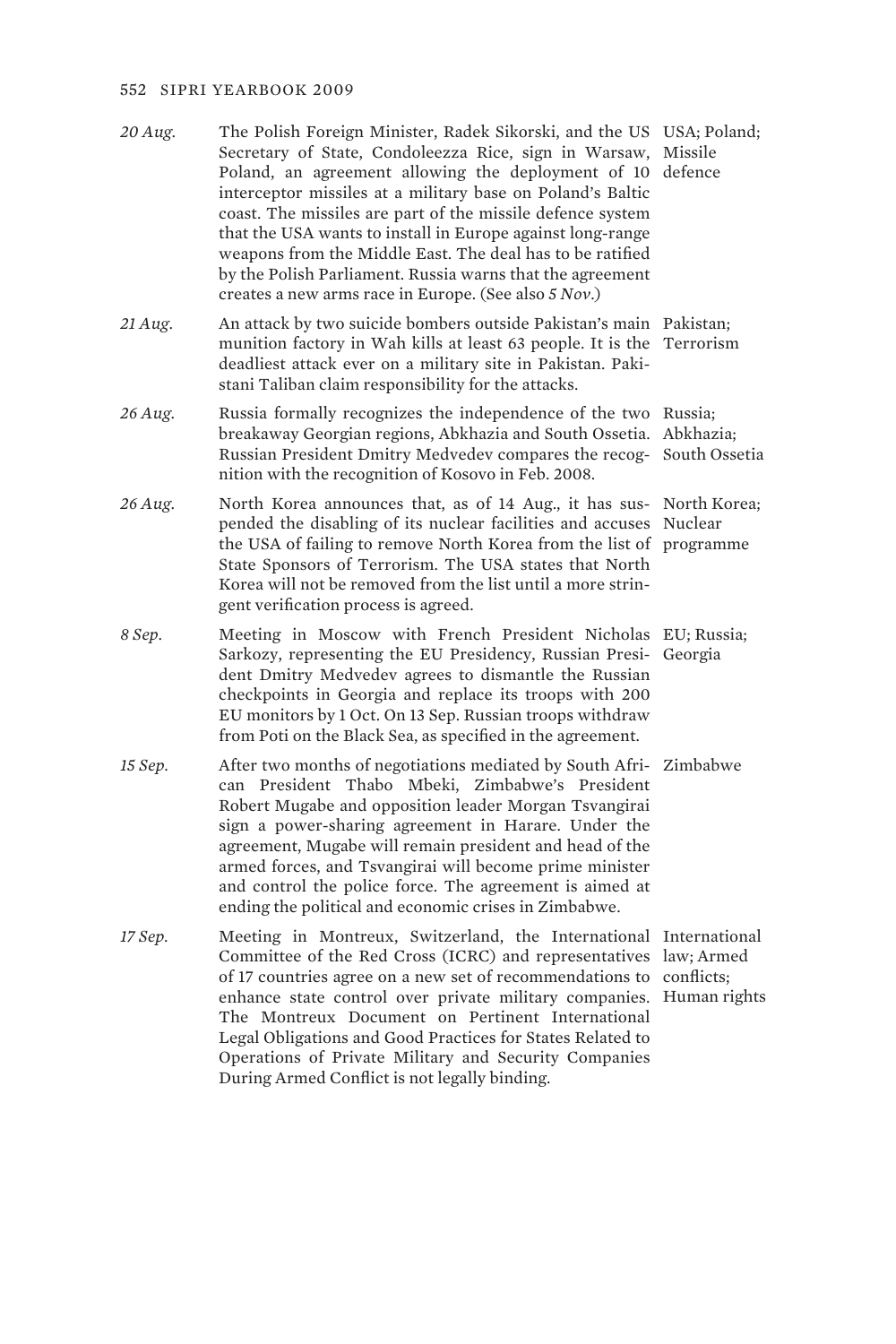| 23 Sep. | In an address to the UN General Assembly, Iranian Presi- Iran; Nuclea |  |
|---------|-----------------------------------------------------------------------|--|
|         | dent Mahmoud Ahmadinejad states that Iran supports a programme        |  |
|         | continued dialogue but will not accept 'illegal demands               |  |
|         | from a few bullying powers' to stop its peaceful nuclear              |  |
|         | activities. On 22 Sep. Iran was asked by the International            |  |
|         | Atomic Energy Agency (IAEA) to be fully transparent                   |  |
|         | about its nuclear programme.                                          |  |

*24 Sep.* The International Atomic Energy Agency (IAEA) reports North Korea; that, at the request of North Korea, it has removed the Nuclear seals and surveillance cameras from North Korea's main programme nuclear facility at Yongbyon, and the IAEA inspectors no longer have access to the reactor. On 19 Sep. North Korea announced it was working to reactivate the facility.

- 27 Sep. A car bomb attack outside a security forces complex, close Syria; to the al-Sayyida Zeinab shrine, Damascus, Syria, kills at Terrorism least 17 people and injures several more. No group claims responsibility for the attack, which is the deadliest single attack in Damascus since Mar. 1986.
- *27 Sep.* The UN Security Council unanimously adopts Resolution UN; Iran; 1835, which reaffirms earlier Council resolutions—1696 Nuclear (2006), 1737 (2006), 1747 (2007) and 1803 (2008)—on programme Iran's uranium enrichment and calling on Iran to comply with its obligations 'fully and without delay'.
- 1 *Oct*. The first of 200 unarmed observers from the EU Monitor- EU; Georgia; ing Mission (EUMM) enter the buffer zone around South Russia; South Ossetia, to start monitoring the ceasefire between Georgia Ossetia and Russia, agreed on 12 Aug. On 8 Oct. Russia claims that it has withdrawn all its troops from the buffer zones, ahead of the 10 Oct. deadline.
- 3 *Oct*. The US Government announces that it has approved arms USA; Taiwan; sales of \$6.4 billion to Taiwan, despite Chinese protests. Arms trade The sales were originally proposed by the USA in 2001 but were stalled for seven years by opposition from both the Taiwanese Parliament and Chinese authorities.
- *7 Oct.* The UN Security Council unanimously adopts Resolution UN; Somalia 1838, calling on states with naval vessels and military aircraft operating off the Somali coast to use 'the necessary means' against acts of piracy, in order to ensure that the World Food Programme (WFP) can deliver its humanitarian aid to the Somali population. The area off the Somali coast has experienced almost 100 pirate attacks during 2008. (See also *10 Nov*.)
- 8 *Oct*. The UN General Assembly decides, by a vote of 77–4, with UN; ICJ; 74 abstentions, to refer Kosovo's declaration of independ-Kosovo ence from Serbia of 17 Feb. to the International Court of Justice (ICJ) for an advisory, non-binding opinion on the legality of the declaration.

'ar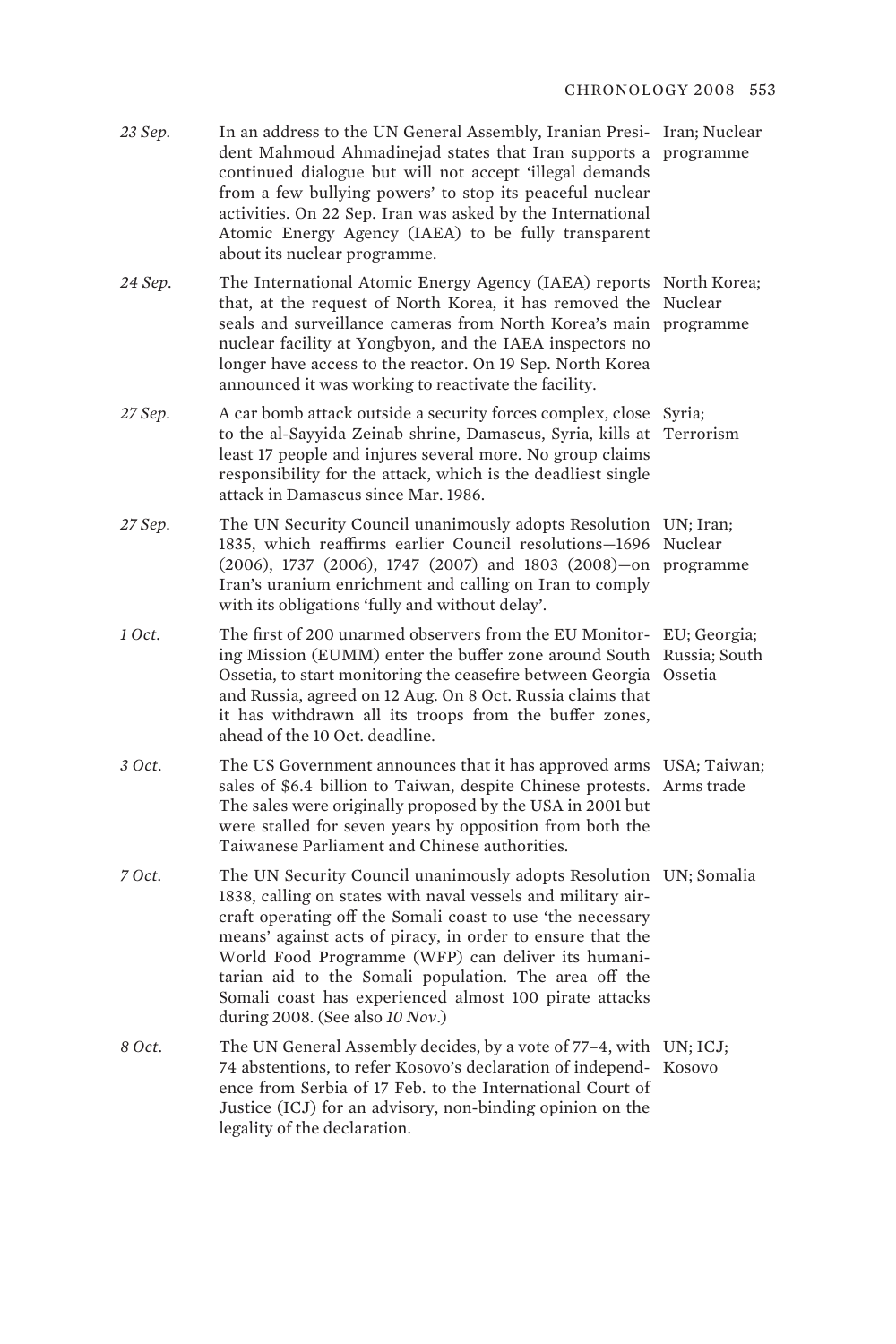- 9 Oct. North Korea informs the International Atomic Energy North Korea; Agency (IAEA) that 'effective immediately, access to facil-Nuclear proities at Yongbyon will no longer be permitted'.
- *10 Oct.* The US Secretary of State, Condoleezza Rice, and the USA; India; Indian Minister of External Affairs, Pranab Mukherjee, Nuclear energy sign in Washington, DC, the Agreement for Cooperation between the Government of the United States of America and the Government of India Concerning Peaceful Uses of Nuclear Energy (123 Agreement, US–India Civil Nuclear Cooperation Initiative).
- *11 Oct.* Following the negotiations in Pyongyang on 1–3 Oct. USA; North between the North Korean authorities and US officials, Korea; Nuclear representing the parties to the Six-Party Talks, a number programme; of important verification measures are agreed. The meas-IAEA ures will serve as the baseline for a verification protocol to be finalized and adopted by the six parties. Following the agreements the USA rescinds the designation of North Korea as a State Sponsor of Terrorism. On 13 Oct. the IAEA inspectors confirm that North Korea has restored their access to the Yongbyon nuclear site.
- *15 Oct.* Meeting in Geneva, Switzerland, under the mediation of EU; OSCE; the UN, the EU and the OSCE, Georgian and Russian UN; Georgia; officials begin their first direct talks since the conflict over Russia South Ossetia in Aug. The talks aim to encourage stability and security in the Caucasus region but fail after only one day and are resumed on 19 Nov.
- *20 Oct.* The International Commission on Nuclear Non-Prolifer-NPT; Nuclear ation and Disarmament, initiated by the Australian Prime weapons; Non-Minister, Kevin Rudd, in June 2008, has its first meeting proliferation in Sydney. The Commission, co-chaired by former Australian and Japanese foreign ministers, Gareth Evans and Yoriko Kawaguchi, is given a two-year mandate to revive the global debate on the proliferation of nuclear weapons ahead of the 2010 NPT Review Conference.
- *26 Oct.* US helicopters attack a target on Syrian territory, killing USA; Syria Abu Ghadiyah, a key figure involved in smuggling foreign fighters into Iraq. Syria condemns the attack as an act of 'terrorist aggression' and claims that it killed several civilians. The White House neither confirms nor denies the incident.
- 27 Oct. Forces from the UN Mission in the Democratic Republic DRC of the Congo (MONUC) support the Congolese Army in heavy fighting against the Tutsi rebel group CNDP (National Congress for People's Defence) that resumed in Aug., outside Goma in eastern DRC. At least 20 000 people flee the fighting. The CNDP's leader, Laurent Nkunda, signed the peace agreement in Jan. but has refused to disarm as Rwandan Hutu rebels still operate in the area.

gramme; IAEA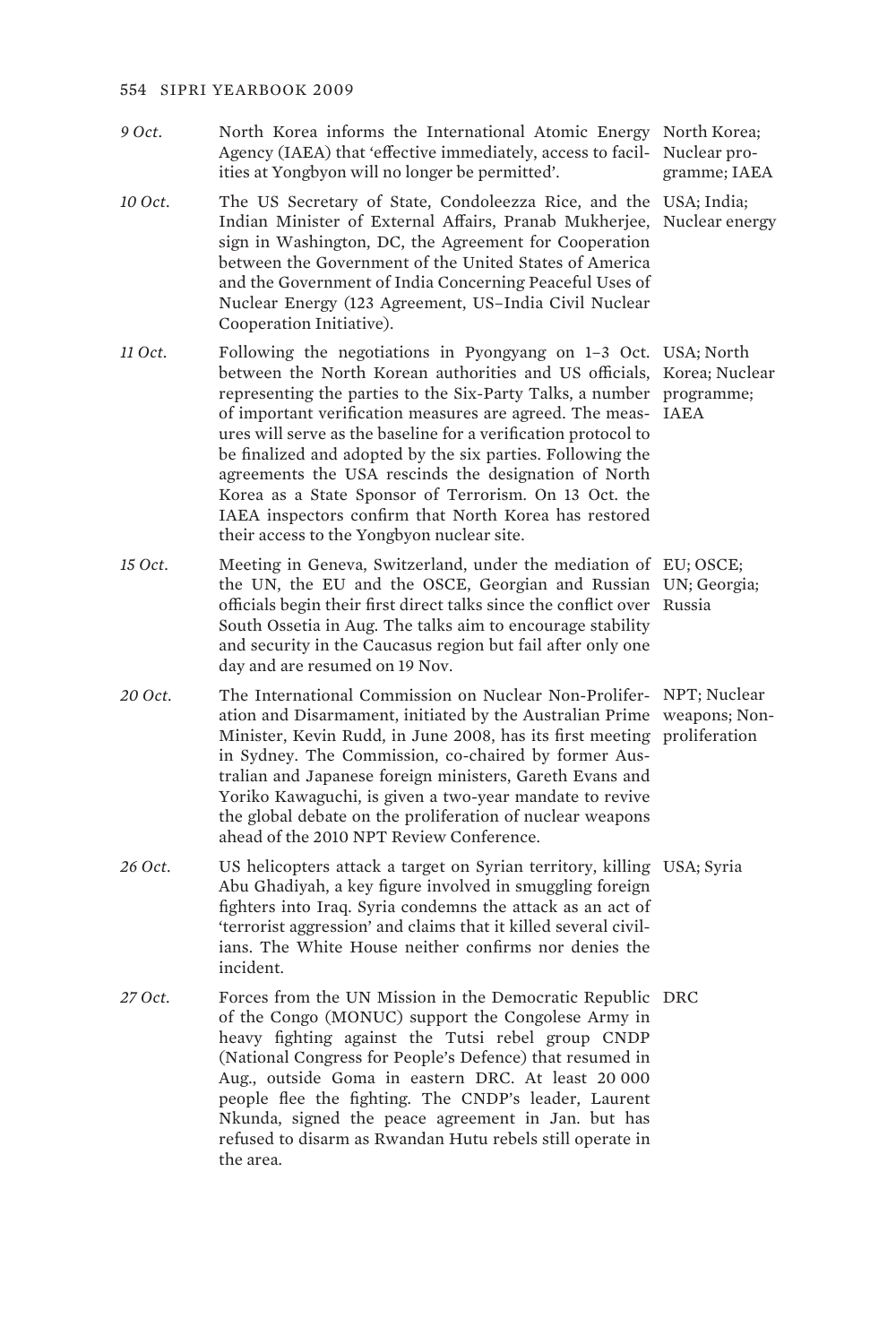- *31 Oct.* The UN First Committee votes, by a vote of 145–2, with 18 UN; Arms abstentions (the USA and Zimbabwe voting against), in trade; Treaties favour of continuing the process towards an arms trade treaty, initiated in Oct. 2006.
- *5 Nov.* Russian President Dmitry Medvedev announces that Russia; Russia will deploy short-range Iskander missiles in the Missiles Kaliningrad oblast to 'neutralize', if necessary, the missile defence system that the USA intends to install in Eastern Europe.
- *7 Nov.* At an emergency summit in Nairobi, Kenya, leaders of DRC seven African states (Burundi, the DRC, Kenya, Rwanda, South Africa, Tanzania and Uganda), together with UN Secretary-General Ban Ki-moon and representatives from the EU and the USA, call for an end to the violence that started in Aug. in eastern Democratic Republic of the Congo (DRC). The leaders call for an immediate ceasefire by all armed forces and militias in North Kivu province, the establishment of a humanitarian corridor throughout the area, the amendment of the peacekeeping forces' mandate to give them 'peacemaking' capabilities, and the disarmament of all rebel groups according to existing agreements.
- 9 Nov. Meeting in Sharm el-Sheikh, Egypt, representatives of the Israel; Quartet—the EU, the UN, Russia and the USA—are briefed Palestinian by Palestinian President Mahmoud Abbas and the Israeli territories Foreign Minister, Tzipi Livni, on the negotiating efforts made since the 2007 Annapolis conference. It is agreed that an international conference will be held in Moscow, Russia, in early 2009 as a step towards a permanent twostate solution to the Israeli–Palestinian conflict.
- *10 Nov.* The Council of the EU adopts Joint Action 2008/851/ EU; Somalia CFSP on an EU military operation to contribute to the deterrence, prevention and repression of acts of piracy and armed robbery off the Somali coast (EU NAVFOR Somalia) in support of UN Security Council resolutions 1814 (2008), 1816 (2008) and 1838 (2008). The operation commences on 8 Dec. and is the first EU maritime operation within the framework of the Common Foreign and Security Policy (CFSP). (See also *16 Dec*.)
- *14–18 Nov.* The UN Special Envoy for the Great Lakes Region, UN; DRC Olusegun Obasanjo, has separate meetings with President Joseph Kabila of the Democratic Republic of the Congo (DRC), Congolese parliamentarians and Laurent Nkunda, leader of the rebel group CNDP (National Congress for People's Defence) to discuss a ceasefire agreement and a peace process in the DRC. On 18 Nov. the rebels withdraw from two fronts north of Goma, creating humanitarian corridors.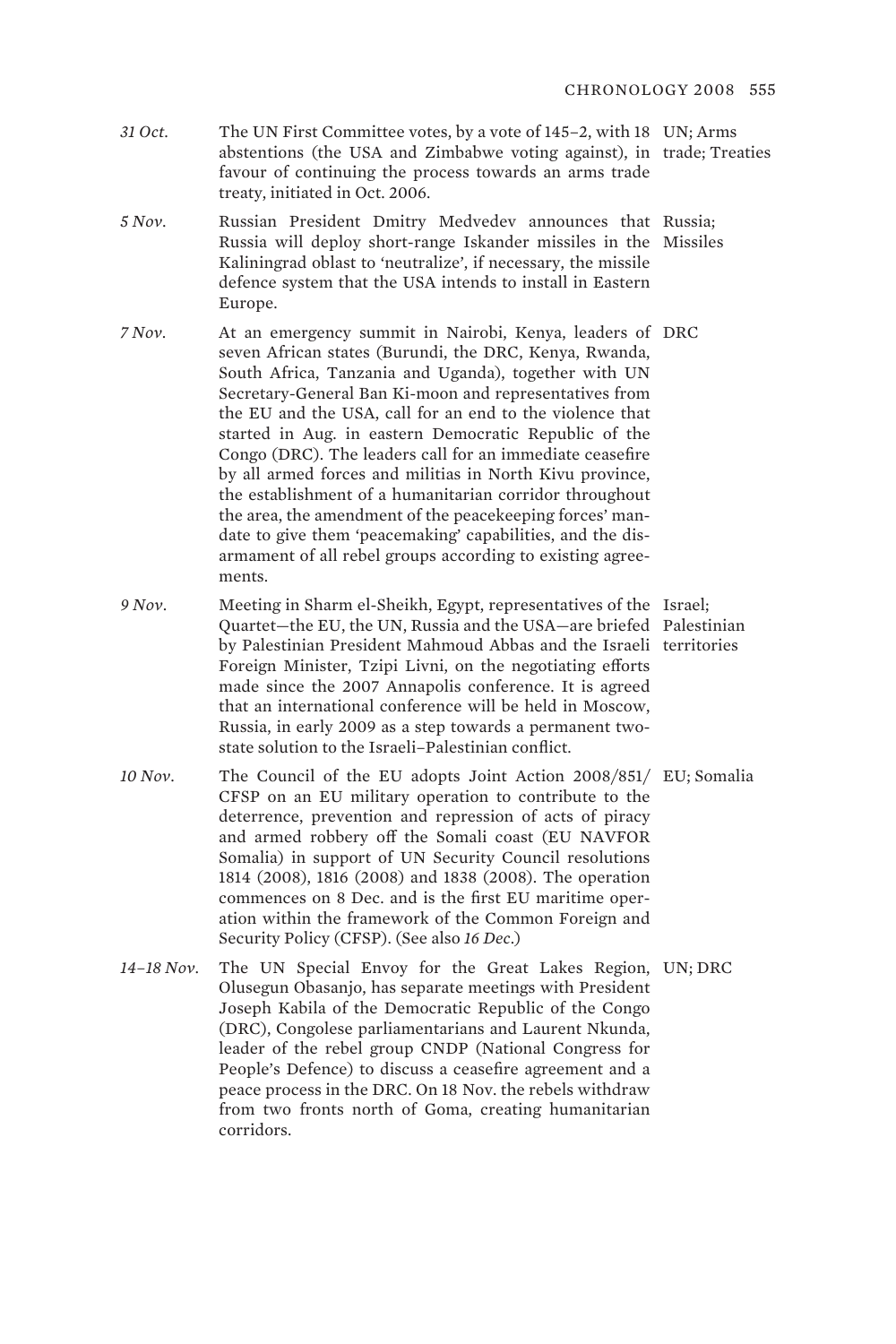- *16 Nov.* The Iraqi cabinet approves a status of forces agreement USA; Iraq (SOFA), under which the US forces in Iraw will be placed under the authority of the Iraqi Government, withdraw from the streets of Iraqi towns by mid-2009, hand over their bases to Iraq during 2009, lose the authority to raid Iraqi homes without an order from an Iraqi judge and permission from the government, and withdraw completely by the end of 2011. On 27 Nov. the agreement is approved by the Iraqi Parliament and will replace the UN mandate expiring on 31 Dec. 2008.
- *20 Nov.* The UN Security Council unanimously adopts Resolution UN; DRC; 1843, authorizing a temporary increase until 31 Dec. 2008 Peacekeeping of the military strength of the UN Mission in the Demo-operations cratic Republic of the Congo (MONUC) of up to 2785 military personnel and 300 police officers. The authorization of the extra troops is likely to be extended when MONUC's mandate is renewed.
- *24 Nov.* China and South Korea sign, in Beijing, a Memorandum of China; South Understanding opening military hotlines between their Korea; CBMs air forces and navies, in order to prevent accidental military incidents and to promote mutual cooperation in emergency situations.
- *26 Nov.* Up to 10 coordinated bomb attacks targeted at the main India; tourist and business district in Mumbai, India, kill nearly Terrorism 2000 people and injure almost 300. Almost 200 civilians are taken hostages at two hotels and other facilities. Several of the hostage and the terrorists are killed when special forces and police storm the buildings on 28 Nov. A previously unknown group, the Deccan Mujahideen, claims responsibility for the attacks. Indian officials claim that the militants have Pakistani links and make a formal protest to the Pakistani High Commissioner.
- *26 Nov.* The UN Security Council approves Secretary-General Ban UN; EU; Ki-moon's plan to transfer police and customs duties in Kosovo; Serbia Kosovo to the EU Rule of Law Mission in Kosovo (EULEX Kosovo) from the UN Interim Administration Mission in Kosovo (UNMIK). The plan is approved by both Kosovo and Serbia. The EULEX Kosovo operation reaches initial operational capacity by early Dec. and starts to implement its mandate on 9 Dec.
- 2-3 Dec. Meeting in Brussels, Belgium, NATO reaffirms that Geor- NATO gia and Ukraine will eventually join the alliance but offers no formal road map towards membership. NATO also agrees to resume low-level contacts with Russia, which were frozen over Russia's war with Georgia in Aug.
- *3 Dec.* The Convention on Cluster Munitions (CCM) is opened Arms control; for signature at the Signing Conference in Oslo, Norway. Cluster Of the 125 states participating, the CCM is signed by 94 munitions and ratified by 4. The CCM will enter into force after the 30th instrument of ratification is deposited.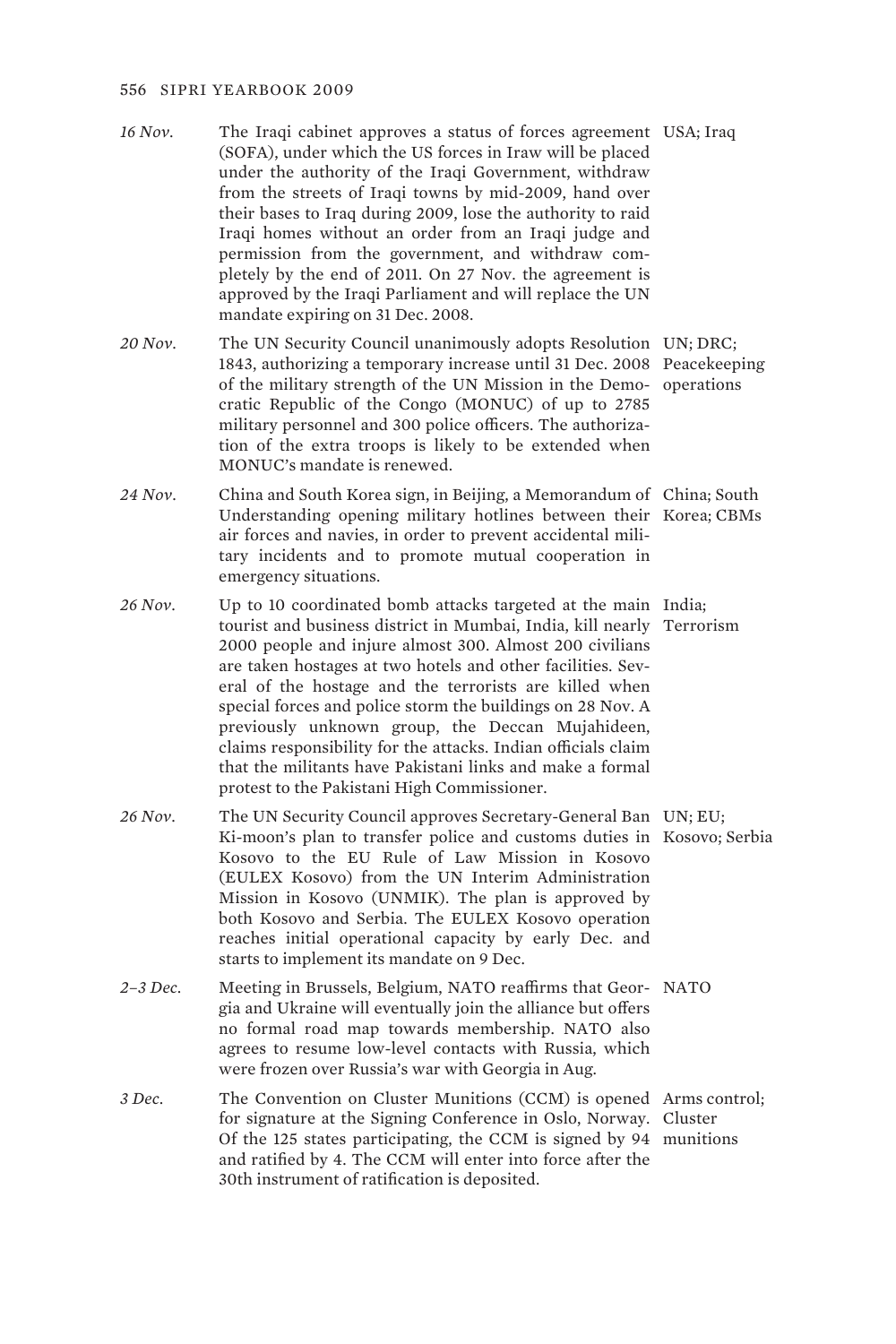- *4–5 Dec.* Meeting in Helsinki, Finland, the OSCE Ministerial Coun-OSCE cil opens the prospect of high-level talks on Euro-Atlantic security but fails to adopt a political declaration.
- *6 Dec.* Heavy fighting takes place between government forces Sri Lanka and the Liberation Tigers of Tamil Eelam (LTTE) rebels around the town of Kilinochchi, in northern Sri Lanka. The fighting has intensified throughout 2008 and government forces have captured important towns and villages from the rebels. (During the 25-year long conflict more than 70 000 people have been killed, and thousands more have been displaced.)
- *6 Dec.* After a joint military exercise in the Caribbean Sea by the Russia; Russian and Venezuelan navies on 4 Dec., a Russian war-Panama Canal; ship passes through the Panama Canal for the first time Warships since 1944.
- *8 Dec.* The Council of the EU adopts Common Position 2008/ EU; Arms 944/CFSP defining common rules governing control of trade exports of military technology and equipment. The adoption transforms the 1998 EU Code of Conduct on Arms Exports into a legally binding agreement.
- *9 Dec.* Global Zero launches in Paris a new campaign to elimin-Nuclear ate nuclear weapons. The group, consisting of 100 world weapons; leaders, presents its initiative in Moscow and Washing-Disarmament ton, DC, on 10–11 Dec.
- *15 Dec.* The 2007 ASEAN Charter enters into force, creating an ASEAN improved structure for the organization, giving the organization's chair and secretary-general a new role in dispute settlement, and establishing an ASEAN human rights body.
- *15 Dec.* Under agreements made on 4 Nov., direct daily passenger China; Taiwan; flights and cargo shipping open between China and CBMs Taiwan for the first time since 1949.
- *16 Dec.* The UN Security Council adopts by a vote of 14–0, with Israel; Libya abstaining, Resolution 1850, calling on the Israelis Palestinian and Palestinians to fulfil their obligations under the Per-territories formance-Based Roadmap agreed at the 2007 Annapolis conference, and urging an intensification of the diplomatic efforts to build a just and lasting peace in the Middle East.
- 16 Dec. The UN Security Council unanimously adopts Resolution UN; Somalia; 1851, authorizing states and regional organizations to use Piracy land-based operations in Somalia as part of the fight against piracy off the Somali coast. The Security Council affirms that the resolution applies only to the situation in Somalia and does not establish customary international law.
- 18 Dec. Hamas ends its six-month truce with Israel. In the follow- Israel; Gaza ing days it resumes rocket attacks on Israel. Strip